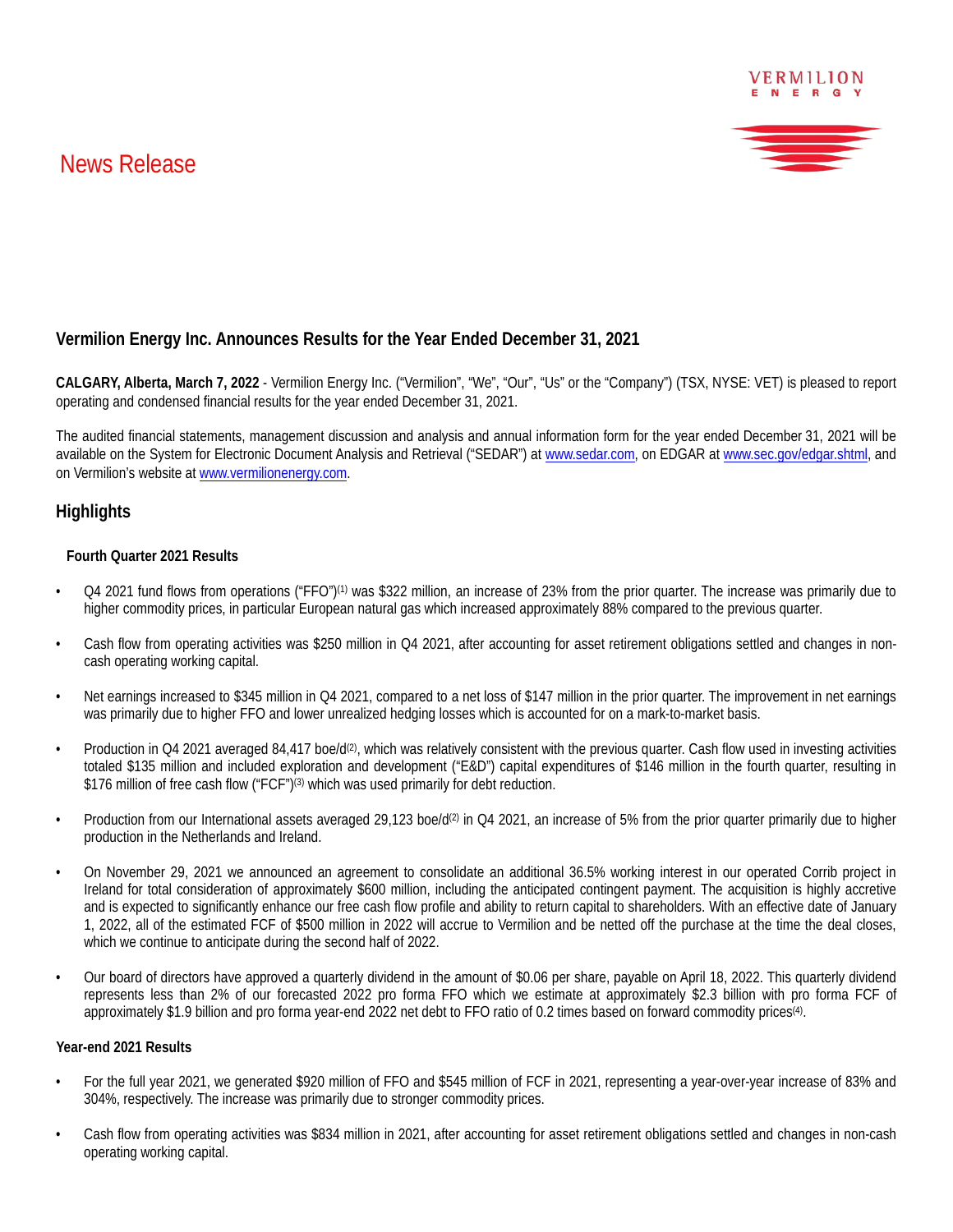- We reduced long-term debt by \$282 million and net debt<sup>(5)</sup> by \$365 million in 2021 and exited the year with a net debt to trailing funds flow ratio of 1.8 times(6), less than half of what it was at the start of the year.
- We reported net earnings of \$1.1 billion in 2021, compared to a \$1.5 billion net loss in 2020. Our 2021 net earnings benefited from stronger commodity prices and the reversal of asset impairment charges from prior years due to the recovery in commodity prices.
- We delivered average annual production of 85,408 boe/d<sup>(2)</sup> in 2021 which was at the top end of our upwardly revised guidance range of 84,500 to 85,500 boe/d. Cash flow used in investing activities totaled \$470 million and included E&D capital expenditures of \$375 million which was in line with our company guidance.
- Total proved plus probable reserves increased 3% from the prior year to 481 mmboe<sup>(7)</sup>. The increase is primarily due to strategic acquisitions and positive economic revisions resulting from stronger commodity prices. Including acquisitions, we replaced 146% of production on a proved plus probable basis and increased our total proved plus probable reserve life index to 15.4 years.
- Proved plus probable ("2P") finding, development and acquisition ("FD&A") costs, including changes in future development costs ("FDC") were \$10.91/boe. Our FD&A costs combined with our top decile operating netbacks drove strong recycle ratios, resulting in a 2021 2P FD&A Operating Recycle Ratio of 4.1 times.
- Vermilion maintained our industry-leading ESG performance based on rankings by third party ratings agencies in 2021, ranking at the top of our peer group in the S&P Global 2021 Corporate Sustainability Assessment ("CSA"). We were also selected for The Sustainability Yearbook 2022, which recognizes that our CSA sustainability performance is within the top 15% of our industry (S&P Global's Upstream Oil & Gas and Integrated category).
- (1) Historical Fund flows from operations (FFO) and proforma FFO are total of segments measures/forward looking measures comparable to cash flows from operating activities that is comprised of sales less royalties, transportation, operating, G&A, corporate income tax, PRRT, interest expense, and realized loss on derivatives, plus realized gain on foreign exchange and realized other income. More information and a reconciliation to primary financial statement measures can be found in the "Non-GAAP Financial Measures and Other Specified Financial Measures" section of this document.
- (2) Please refer to Supplemental Table 4 "Production" of the accompanying Management's Discussion and Analysis for disclosure by product type.<br>(3) Ereo cash flow (ECE) and proforma ECE are non GAAP financial moasures/forwa
- Free cash flow (FCF) and proforma FCF are non-GAAP financial measures/forward looking non-GAAP financial measures comparable to cash flows from operating activities and is comprised of FFO<sup>(1)</sup> less drilling and development and evaluation and exploration expenditures. More information and a reconciliation to primary financial statement measures can be found in the "Non-GAAP Financial Measures and Other Specified Financial Measures" section of this document.
- (4) 2022 full year average reference prices as at March 2, 2022: Brent US\$99.68/bbl; WTI US\$93.06/bbl; LSB = WTI less US\$4.22/bbl; TTF \$58.44/mmbtu; NBP \$57.47/mmbtu; AECO \$4.72/mmbtu; CAD/USD 1.27; CAD/EUR 1.42 and CAD/AUD 0.92.
- <sup>(5)</sup> Net debt is a capital management measure comparable to long-term debt and is comprised of long-term debt (excluding unrealized foreign exchange on swapped USD borrowings) plus adjusted working capital (see below). More information and a reconciliation to primary financial statement measures can be found in the "Non-GAAP Financial Measures and Other Specified Financial Measures" section of this document.
- <sup>(6)</sup> Net debt to trailing FFO is a non-GAAP ratio and is not a standardized financial measure under IFRS. It may not be comparable to similar measures disclosed by other issuers and is calculated using net debt (capital management measure) and FFO (total of segment measure). The measure is used to assess the ability to repay debt. Information in this document is included by reference, refer to the "Non-GAAP Financial Measures and Other Specified Financial Measures" section of the 2021 fourth quarter Management's Discussion and Analysis available on SEDAR at www.sedar.com.
- (7) Estimated gross proved, developed and producing, total proved, and total proved plus probable reserves as evaluated by GLJ Petroleum Consultants Ltd. ("GLJ") in a report dated February 11, 2022 with an effective date of December 31, 2021 (the "2021 GLJ Reserves Report").
- (8) Adjusted working capital is a non-GAAP financial measure defined as current assets less current liabilities, excluding current derivatives and current lease liabilities. The measure is used to calculate net debt, capital measure disclosed above. More information and a reconciliation to primary financial statement measures can be found in the "Non-GAAP Financial Measures and Other Specified Financial Measures" section of this document.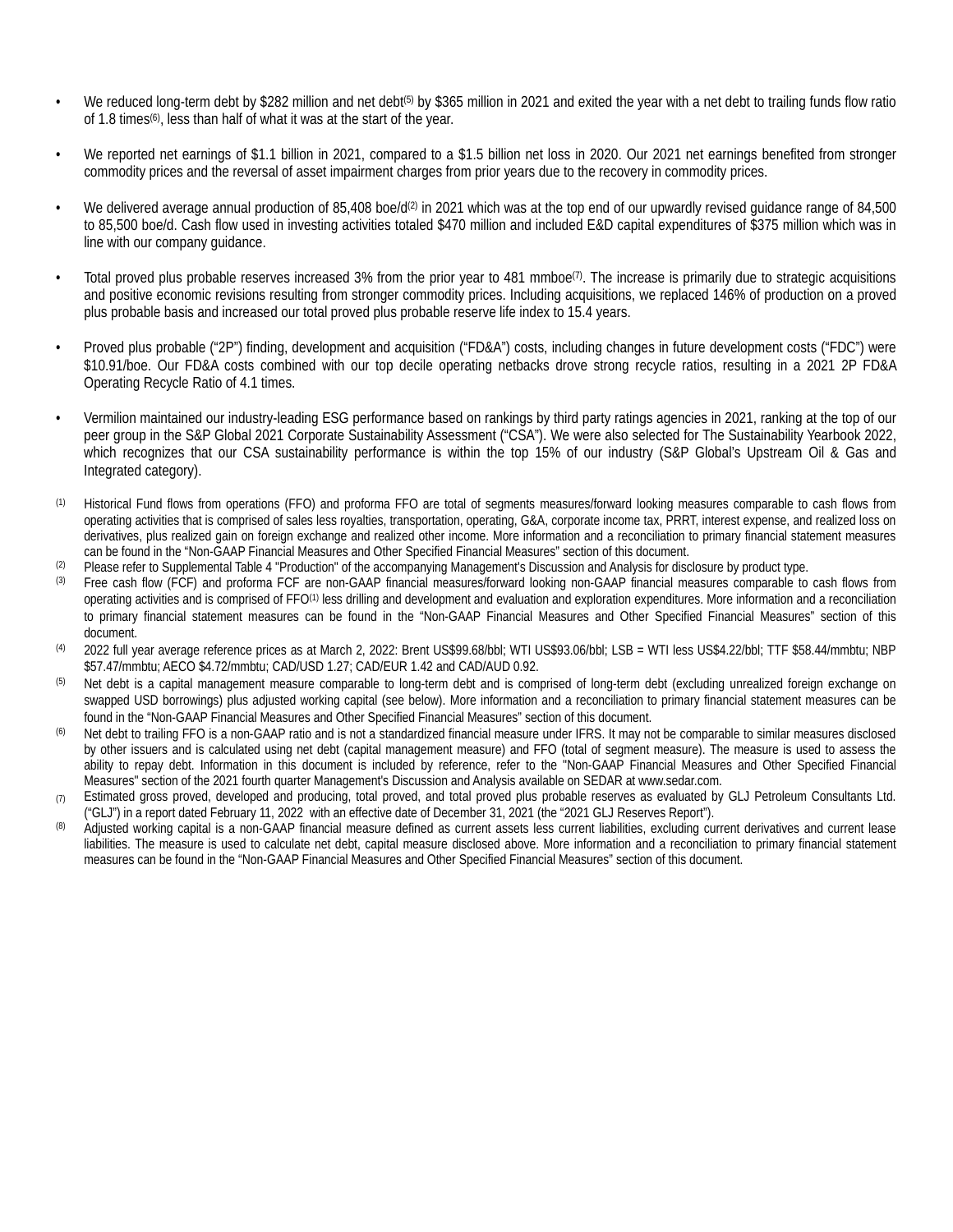| (\$M except as indicated)                                    | Q4 2021   | Q3 2021    | Q4 2020                  | 2021      | 2020        |
|--------------------------------------------------------------|-----------|------------|--------------------------|-----------|-------------|
| Financial                                                    |           |            |                          |           |             |
| Petroleum and natural gas sales                              | 765,915   | 538,530    | 316,198                  | 2,079,761 | 1,119,545   |
| Cash flows from operating activities                         | 250,352   | 211,548    | 135,102                  | 834,453   | 500,152     |
| Fund flows from operations                                   | 322,173   | 262,696    | 135,212                  | 919,862   | 502,065     |
| Fund flows from operations (\$/basic share) (1)              | 1.99      | 1.62       | 0.85                     | 5.71      | 3.18        |
| Fund flows from operations (\$/diluted share) (1)            | 1.93      | 1.59       | 0.85                     | 5.58      | 3.18        |
| Net earnings (loss)                                          | 344,588   | (147, 130) | (57, 707)                | 1,148,696 | (1,517,427) |
| Net (loss) earnings (\$/basic share)                         | 2.12      | (0.91)     | (0.36)                   | 7.13      | (9.61)      |
| Cash flows used in investing activities                      | 134,873   | 162,930    | 50,618                   | 469,700   | 401,434     |
| Capital expenditures <sup>(2)</sup>                          | 145,807   | 66,450     | 59,894                   | 374,796   | 367,202     |
| Acquisitions                                                 | 23,633    | 94,420     | 4,821                    | 130,965   | 25,810      |
| Asset retirement obligations settled                         | 13,039    | 5,142      | 7,271                    | 28,525    | 14,278      |
| Cash dividends (\$/share)                                    |           | —          |                          |           | 0.575       |
| Dividends declared                                           |           | —          | $\overline{\phantom{0}}$ |           | 90,067      |
| % of fund flows from operations (3)                          | $-$ %     | $-$ %      | $-$ %                    | $-$ %     | 18 %        |
| Payout (4)                                                   | 158,846   | 71,592     | 67,165                   | 403,321   | 463,270     |
| % of fund flows from operations                              | 49 %      | 27 %       | 50 %                     | 44 %      | 92 %        |
| Free Cash Flow                                               | 176,366   | 196,246    | 75,318                   | 545,066   | 134,863     |
| Long-term debt                                               | 1,651,569 | 1,760,342  | 1,933,848                | 1,651,569 | 1,933,848   |
| Net debt <sup>(7)</sup>                                      | 1,644,786 | 1,778,052  | 2,009,325                | 1,644,786 | 2,009,325   |
| Net debt to four quarter trailing fund flows from operations | 1.79      | 2.43       | 4.00                     | 1.79      | 4.00        |
| Operational                                                  |           |            |                          |           |             |
| Production <sup>(8)</sup>                                    |           |            |                          |           |             |
| Crude oil and condensate (bbls/d)                            | 36,264    | 38,777     | 40,555                   | 38,143    | 43,421      |
| NGLs (bbls/d)                                                | 8,461     | 8,068      | 8,627                    | 8,325     | 8,937       |
| Natural gas (mmcf/d)                                         | 238.16    | 226.73     | 232.00                   | 233.64    | 256.99      |
| Total (boe/d)                                                | 84,417    | 84,633     | 87,848                   | 85,408    | 95,190      |
| Average realized prices                                      |           |            |                          |           |             |
| Crude oil and condensate (\$/bbl)                            | 96.88     | 87.05      | 55.31                    | 83.78     | 50.53       |
| NGLs (\$/bbl)                                                | 47.27     | 35.55      | 19.20                    | 34.44     | 13.06       |
| Natural gas (\$/mcf)                                         | 17.89     | 9.20       | 4.13                     | 9.53      | 2.77        |
| Production mix (% of production)                             |           |            |                          |           |             |
| % priced with reference to WTI                               | 38 %      | 39 %       | 40 %                     | 38 %      | 40 %        |
| % priced with reference to Dated Brent                       | 16 %      | 18 %       | 17 %                     | 17 %      | 16 %        |
| % priced with reference to AECO                              | 28 %      | 28 %       | 27 %                     | 29 %      | 28 %        |
| % priced with reference to TTF and NBP                       | 18 %      | 15 %       | 16 %                     | 16 %      | 16 %        |
| Netbacks (\$/boe)                                            |           |            |                          |           |             |
| Operating netback (5)                                        | 48.07     | 36.17      | 19.67                    | 34.06     | 17.58       |
| Fund flows from operations (\$/boe) (6)                      | 40.73     | 33.27      | 16.50                    | 29.54     | 14.32       |
| Operating expenses                                           | 14.24     | 13.21      | 13.00                    | 13.27     | 11.89       |
| General and administration expenses                          | 2.20      | 1.56       | 2.27                     | 1.70      | 1.73        |
| Average reference prices                                     |           |            |                          |           |             |
| WTI (US \$/bbl)                                              | 77.19     | 70.56      | 42.66                    | 67.92     | 39.40       |
| Dated Brent (US \$/bbl)                                      | 79.73     | 73.47      | 44.23                    | 70.73     | 41.67       |
| AECO (\$/mcf)                                                | 4.66      | 3.60       | 2.64                     | 3.62      | 2.23        |
| TTF (\$/mcf)                                                 | 38.86     | 20.65      | 6.63                     | 19.86     | 4.18        |
| Share information ('000s)                                    |           |            |                          |           |             |
| Shares outstanding - basic                                   | 162,261   | 161,985    | 158,724                  | 162,261   | 158,724     |
| Shares outstanding - diluted (1)                             | 168,746   | 169,012    | 165,396                  | 168,746   | 165,396     |
| Weighted average shares outstanding - basic                  | 162,247   | 161,957    | 158,561                  | 161,172   | 157,908     |
| Weighted average shares outstanding - diluted (1)            | 166,519   | 164,991    | 158,561                  | 164,765   | 157,908     |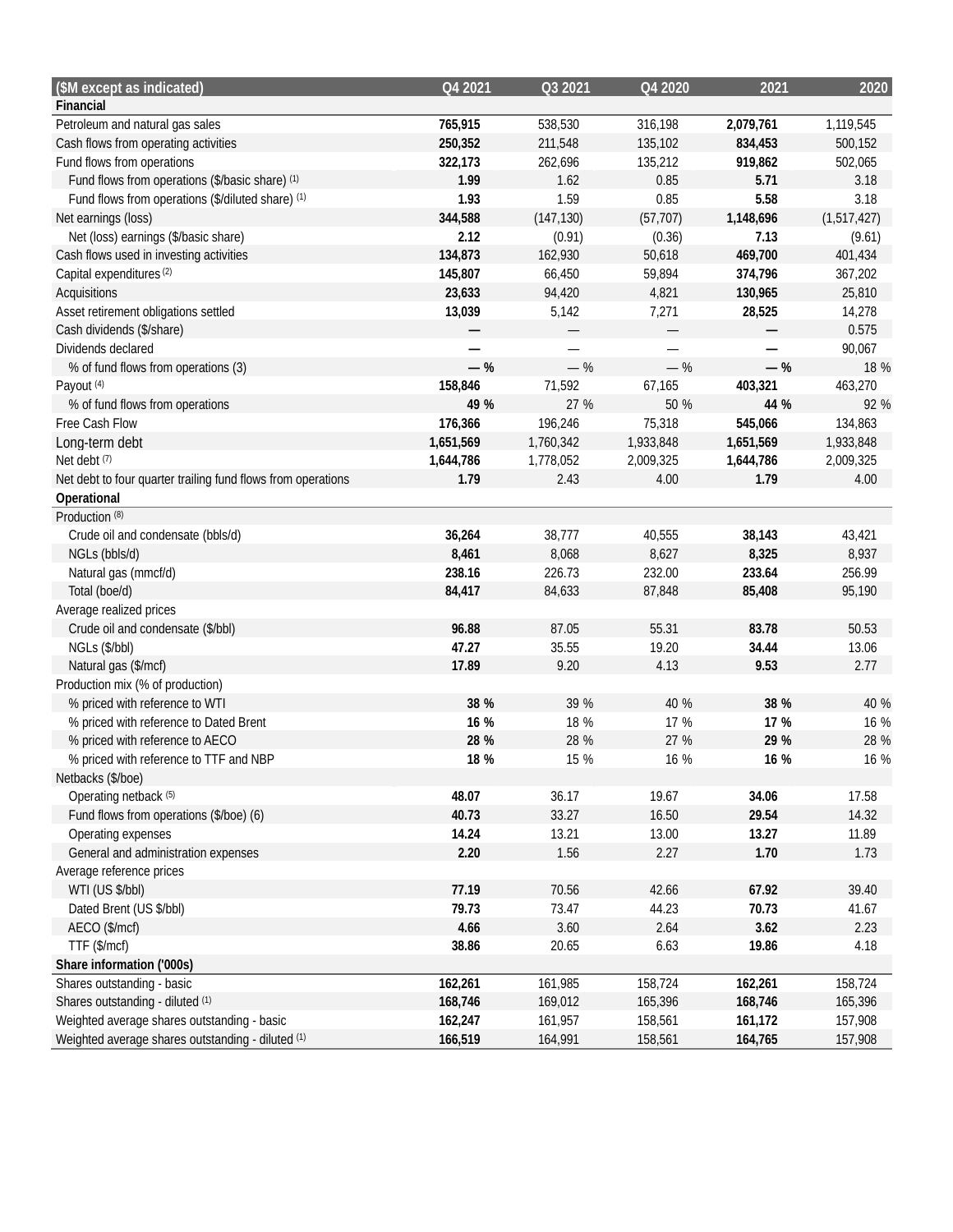- (1) Fund flows from operations per share (basic and diluted) are non-GAAP ratios and are not a standardized financial measures under IFRS and may not be comparable to similar measures disclosed by other issuers, it is calculated using FFO (total of segments measure) and basic/diluted shares outstanding. The measure is used to assess the contribution per share of each business unit. Information in this document is included by reference, for more information refer to the "Non-GAAP Financial Measures and Other Specified Financial Measures" section of the 2021 fourth quarter Management's Discussion and Analysis available on SEDAR at www.sedar.com.
- (2) Capital expenditures is a non-GAAP financial measure that is the measure is the sum of drilling and development and exploration and evaluation from the Consolidated Statements of Cash Flows. More information and a reconciliation to primary financial statement measures can be found in the "Non-GAAP Financial Measures and Other Specified Financial Measures" section of this document.
- (3) Dividends % FFO is a non-GAAP ratio that is not standardized under IFRS and may not be comparable to similar measures disclosed by other issuers, calculated as dividends divided by FFO. The ratio is used by management as a metric to assess the cash distributed to shareholders. Reconciliation to primary financial statement measures can be found in the "Non-GAAP Financial Measures and Other Specified Financial Measures" section of this document.
- Payout and payout % FFO are a non-GAAP financial measure and non-GAAP ratio respectively that are not standardized under IFRS and may not be comparable to similar measures disclosed by other issuers. Payout is comparable to Net Dividends and is comprised of net dividends plus drilling and development costs, exploration and evaluation costs, and asset retirement obligations settled, while the ratio is calculated as payout divided by FFO. More information and a reconciliation to primary financial statement measures can be found in the "Non-GAAP Financial Measures and Other Specified Financial Measures" section of this document.
- <sup>(5)</sup> Operating netback is a non-GAAP financial measure comparable to net earnings and is comprised of sales less royalties, operating expense, transportation costs, PRRT, and realized hedging gains and losses. More information and a reconciliation to primary financial statement measures can be found in the "Non-GAAP Financial Measures and Other Specified Financial Measures" section of this document.
- Fund flows from operations per boe is a non-GAAP ratio that is not standardized under IFRS and may not be comparable to similar measures disclosed by other issuers, calculated as FFO by boe production. Fund flows from operations per boe is used by management to assess the profitability of our business units and Vermilion as a whole. Information in this document is included by reference, for further information refer to the "Non-GAAP Financial Measures and Other Specified Financial Measures" section of the 2021 fourth quarter Management's Discussion and Analysis available on SEDAR at www.sedar.com.
- $(7)$  Prior period comparatives have been revised. Net debt is defined as long-term debt (excluding unrealized foreign exchange on swapped USD borrowings) plus adjusted working capital (defined as current assets less current liabilities, excluding current derivatives and current lease liabilities).
- (8) Please refer to Supplemental Table 4 "Production" of the accompanying Management's Discussion and Analysis for disclosure by product type.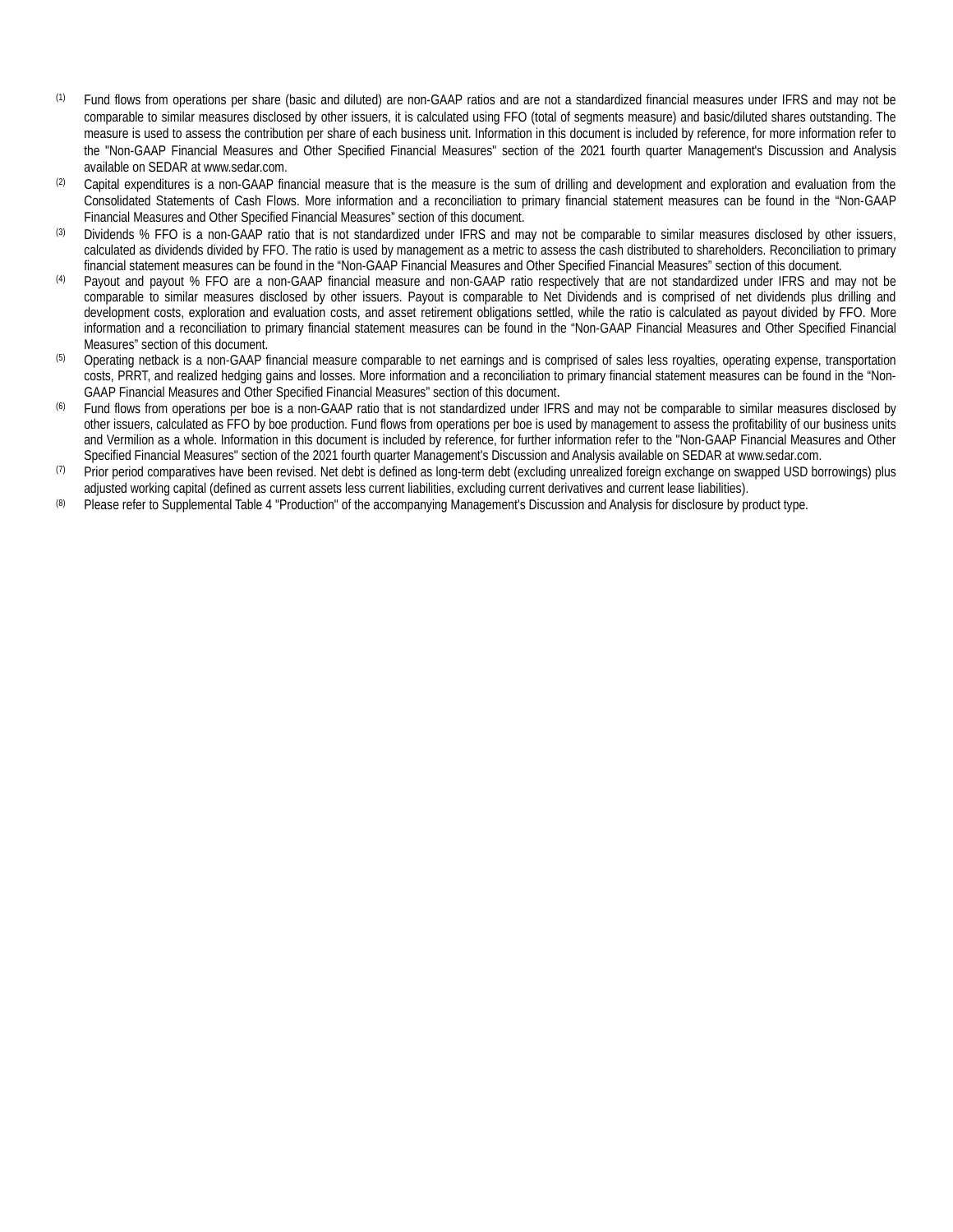# **Message to Shareholders**

2021 was transformational for Vermilion Energy. We entered 2021 with an over-leveraged balance sheet at four times net debt to trailing funds flow, and our number one financial priority of net debt reduction was reemphasized. With this goal in focus, we announced a modest capital budget aimed at preserving liquidity, maximizing free cash flow and reducing debt while positioning the Company for long-term success. With the help of a strong commodity pricing environment and our disciplined approach to allocating capital, we not only achieved our objectives but were able to do so at an accelerated pace. We reduced our net debt by \$365 million in 2021 and exited the year with a net debt to trailing funds flow ratio of 1.8 times, less than half of what it was at the start of the year. In addition to accelerating debt reduction, in 2021 we also announced an inventory consolidation deal in the United States and a high return, low risk European gas acquisition to consolidate our operated natural gas asset in Ireland which will significantly enhance our free cash flow profile and ability to return capital to investors. Lastly, we completed our leadership transition in 2021 including the internal promotion of several key individuals and the appointment of Dion Hatcher as President, effective January 1, 2022. With this new leadership team in place, and a much stronger balance sheet, Vermilion is in a position to move forward with its long-term strategy of creating value for our shareholders. To this end, we are reinstating a quarterly dividend in Q1 2022 and expect to increase the return of capital to our shareholders over time as further debt targets are achieved.

During the final quarter of the year, we delivered strong financial and operating results while continuing to reduce debt. All of the global commodity benchmarks that we have exposure to increased in the fourth quarter as supply and demand fundamentals strengthened. European natural gas prices were exceptionally strong, increasing approximately 88% compared to the previous quarter. The TTF benchmark averaged approximately \$39/mmbtu during the fourth quarter and reached close to \$80/mmbtu towards the end of December 2021 due to colder weather, supply constraints and geopolitical tension in the region. Our internationally diversified portfolio provides exposure to global commodity prices which continues to be a key strategic advantage for Vermilion. As a result of the strong commodity prices and strong operational results that delivered stable production of  $84,417$  boe/d<sup>(1)</sup>, we generated record FFO of \$322 million in Q4 2021, representing a 23% increase over the prior quarter and a 138% increase over Q4 2020. We invested \$146 million in E&D capital expenditures during the fourth quarter 2021, resulting in \$176 million of FCF, the majority of which was used to reduce debt. Cash flow from operating activities was \$250 million in Q4 2021, after accounting for asset retirement obligations settled and changes in non-cash operating working capital. Our net earnings increased to \$345 million in Q4 2021, representing a \$492 million increase compared to the prior quarter net loss of \$147 million. The increase was primarily due to higher FFO and lower unrealized hedging losses which is accounted for on a mark to market basis.

For the full year 2021, we delivered average annual production of 85,408 boe/d<sup>(1)</sup> which was at the top end of our upwardly revised guidance range of 84,500 to 85,500 boe/d. We generated \$920 million of FFO and \$545 million of FCF in 2021, representing a year-over-year increase of 83% and 304%, respectively. Cash flow from operating activities was \$834 million in 2021 and net earnings was \$1.1 billion which benefited from the reversal of asset impairment charges from prior years due to the recovery in commodity prices.

Following the announcement in November 2021 of our agreement to consolidate an incremental 36.5% interest in Corrib, the price for European gas has increased significantly. Including the deal contingent hedges put in place shortly after the deal was announced, we now forecast 2022 FCF from the acquired Corrib interest of approximately \$500 million, which represents over 80% of the estimated purchase price, including the anticipated contingent payment. The increase in European natural gas prices combined with the deal contingent hedges, now implies an anticipated payback period of less than two years and an IRR in excess of 50%, compared to 41% at the time of announcement. This acquisition serves as another example of the unique high IRR acquisition opportunities we have access to in Europe, owing to our long and successful operating history in the region. We will continue to seek value adding acquisitions within our core areas in Europe and throughout our global portfolio. We have recently received competition clearance for the Corrib acquisition from the Competition and Consumer Protection Commission in Ireland while we continue to advance all other requisite approvals. With an effective date of January 1, 2022, all interim FCF generated from the acquired interest in Corrib is being accrued to Vermilion and will be netted off the purchase price at the time the deal closes, which we continue to anticipate during the second half of 2022.

On March 4, 2022 our board of directors approved a quarterly dividend in the amount of \$0.06 per share, payable on April 18, 2022. This quarterly dividend represents less than 2% of our forecasted 2022 pro forma FFO which we estimate at approximately \$2.3 billion with pro forma FCF of approximately \$1.9 billion and pro forma year-end 2022 net debt to FFO ratio of 0.2 times based on forward commodity prices. We are off to a strong start in 2022 and we will continue to prioritize debt reduction until we achieve our next target level of \$1.2 billion of net debt. Based on recent strip forward commodity prices we expect to reach this targeted debt level in the second half of 2022. During 2022 we will continue to evaluate the return of capital to our shareholders which may include an increase to our quarterly dividend, share buybacks, a special dividend, or any combination thereof. We believe this is truly an exciting time for Vermilion and our shareholders, and we look forward to providing updates as the year progresses.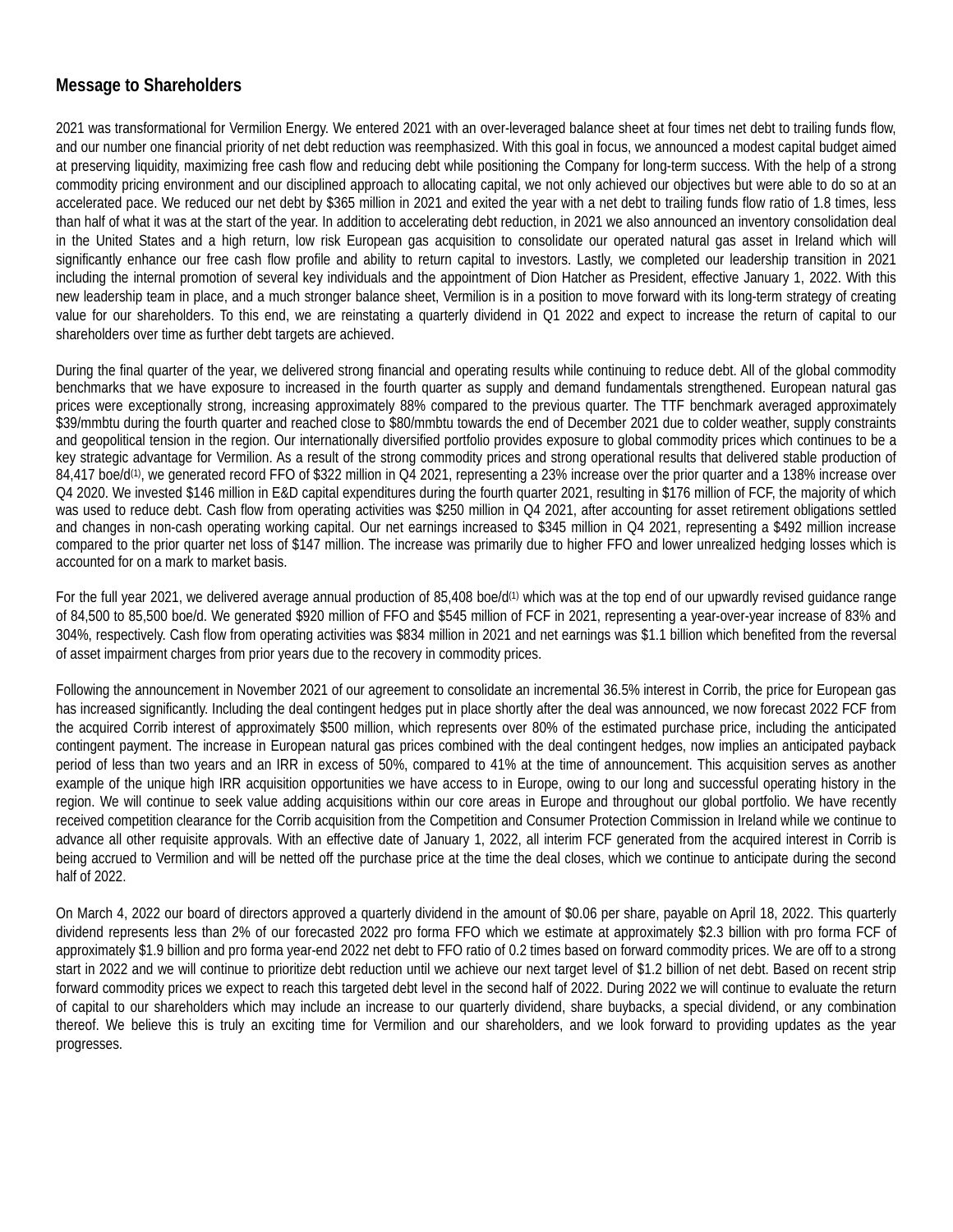## *Q4 2021 Operations Review*

#### *North America*

Production from our North American operations averaged 55,295 boe/ $d^{(1)}$  in Q4 2021, a decrease of 3% from the prior quarter primarily due to natural decline and unplanned downtime. This impact was partially offset by new production from our southeast Saskatchewan drilling program in Canada. During the fourth quarter 2021, we drilled seven (7.0 net) light oil wells in southeast Saskatchewan and brought on production seven (7.0 net) wells. In west-central Alberta, we commenced our condensate-rich Mannville natural gas drilling program where we drilled 14 (11.5 net) wells and completed nine (8.96 net) wells. By executing the majority of this program in Q4 2021, ahead of the busy winter drilling season, we were able to secure our preferred service providers and reduce overall costs, resulting in approximately \$85,000 savings per well. The wells were brought on production in early 2022.

No drilling or completion activity occurred in the United States during the fourth quarter 2021. Similar to our program in 2021, we plan to move an experienced drilling crew from our Alberta winter program down to Wyoming in Q2 2022 to complete the six (5.9 net) well Turner drilling program which will include three (2.9 net) two-mile lateral wells which are significantly more economic than one-mile laterals. In addition, one (0.3 net) twomile non-operated Turner well is planned for Q4 2022.

#### *International*

Production from our International assets averaged 29,123 boe/d<sup>(1)</sup> in Q4 2021, an increase of 5% from the prior quarter primarily due to higher production in the Netherlands and Ireland. The Netherlands operations benefited from strong performance from the recently drilled Nijega well and successful optimization work on several other wells. Ireland operations benefited from the absence of planned maintenance activities. Elsewhere in Europe, we commenced drilling on our 2022 three-well program in Germany and completed a small European gas acquisition to further consolidate our interest in the region. No drilling or completion activity occurred in France during the quarter, however we have offset the majority of natural declines through our ongoing workover campaign. In Croatia we received approval for the spatial plan on the SA-10 gas plant where we continue to advance design work and regulatory work in preparation for the 2023 tie-in of the two standing gas wells that were drilled in 2019 and tested at 15 mmcf/d and 17 mmcf/d, respectively.

The higher production from our European assets was partially offset by a planned turnaround in Australia which was successfully completed during the quarter. Detailed engineering work and planning for the two well Australia program continued, with drilling expected to commence in Q2 2022.

#### *2021 Reserve Report*

Our 2021 total proved plus probable reserves increased 3% from the prior year to 481 mmboe<sup>(2)</sup>. The increase is primarily due to strategic acquisitions and positive economic revisions resulting from stronger commodity prices. Including acquisitions, we replaced 146% of production on a proved plus probable basis and increased our total proved plus probable reserve life index to 15.4 years. Over the past twelve years we have consistently maintained proved and proved plus probable reserve life indexes at approximately eight and 13 years, respectively. This consistency shows how we effectively manage our inventory and acquisition strategy to optimize our reserve life to maximize shareholder value. Acquisitions are a key part of our business, and our internationally diversified asset base is a strategic advantage as it provides us with access to value adding acquisition opportunities around the world. Including acquisitions, we added total proved plus probable reserves in 2021 at an FD&A cost (including future development costs) of \$10.91/boe, bringing our 3-year average total proved plus probable FD&A cost (including future development costs) down to \$13.82/boe, compared to \$15.37/boe from the prior three year average. Our low FD&A costs combined with our top decile operating netbacks drive strong recycle ratios, resulting in a 2021 total proved plus probable FD&A Operating Recycle Ratio of 4.1 times and a 3-year average total proved plus probable FD&A Operating Recycle Ratio of 2.1 times.

The following table provides a summary of company interest reserves by reserve category and region on an oil equivalent basis. Please refer to Vermilion's 2021 Annual Information Form for the year ending December 31, 2021 ("2021 Annual Information Form") for detailed information by country and product type.

| BOE (mboe)       | Proved Developed Proved Developed<br>Producina | Non-Producing | Proved<br>Undeveloped | Proved  | Probable | <b>Proved Plus</b><br>Probable |
|------------------|------------------------------------------------|---------------|-----------------------|---------|----------|--------------------------------|
| North America    | 125.753                                        | 8.663         | 89.101                | 223,518 | 134.262  | 357.780                        |
| International    | 62.262                                         | .403          | 8.908                 | 78.574  | 44.653   | 123.227                        |
| <b>Vermilion</b> | 188.016                                        | 16.066        | 98,009                | 302.092 | 178.915  | 481,007                        |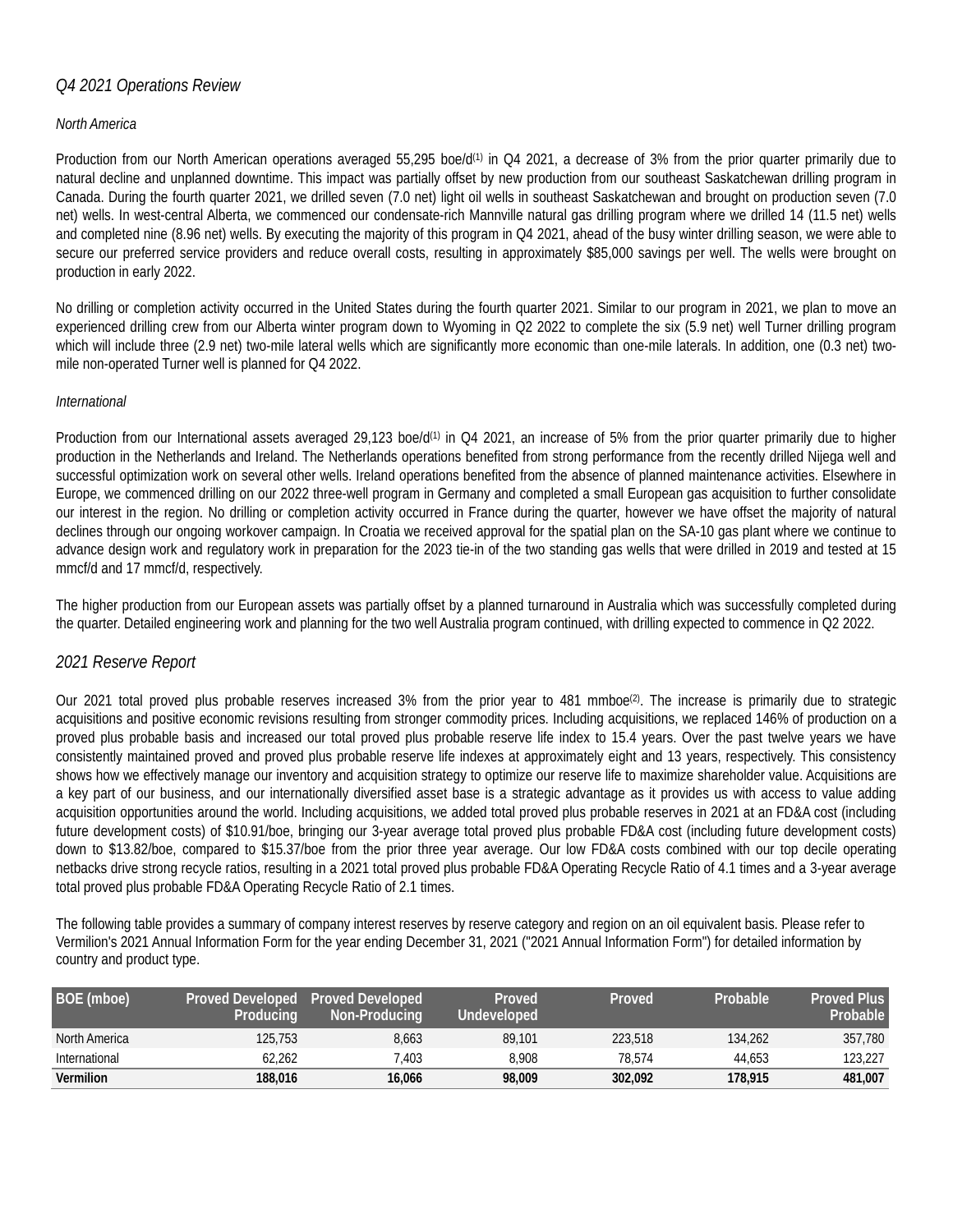The following table summarizes the finding and development costs and associated operating recycle ratios by reserve category for the three-year period ending December 31, 2021:

|                                                                               | 2021       |         | 3-Year Average |            |         |         |
|-------------------------------------------------------------------------------|------------|---------|----------------|------------|---------|---------|
|                                                                               | <b>PDP</b> | 1P      | 2P             | <b>PDP</b> | 1P      | 2P      |
| Finding and Development Costs, including FDC (F&D) (\$/boe) (3)               | \$9.32     | \$12.41 | \$11.99        | \$12.97    | \$13.47 | \$14.95 |
| Finding, Development and Acquisition Costs, including FDC (FD&A) (\$/boe) (3) | \$10.66    | \$12.64 | \$10.91        | \$13.43    | \$13.71 | \$13.82 |
|                                                                               |            |         |                |            |         |         |
| F&D Operating Recycle Ratio (x) (4)                                           | 4.8        | 3.6     | 3.8            | 2.3        | 2.6     | 2.0     |
| FD&A Operating Recycle Ratio (x) (4)                                          | 4.2        | 3.6     | 4.1            | 2.2        | 2.6     | 2.1     |

The following table provides a reconciliation of changes in company interest reserves by reserve category and region. Please refer to Vermilion's 2021 Annual Information Form for detailed information by country and product type.

| 1P (mboe)                      | <b>North America</b>     | <b>International</b> | Vermilion |
|--------------------------------|--------------------------|----------------------|-----------|
| December 31, 2020              | 209,182                  | 76,081               | 285,263   |
| <b>Discoveries</b>             | $\overline{\phantom{a}}$ |                      |           |
| Extensions & improved recovery | 7,679                    | 36                   | 7,716     |
| Technical revisions            | 4,322                    | 1,675                | 5,996     |
| Acquisitions                   | 11,168                   | 7,236                | 18,404    |
| <b>Dispositions</b>            | (71)                     |                      | (71)      |
| Economic factors               | 11,951                   | 3,968                | 15,919    |
| Production                     | (20, 753)                | (10,421)             | (31, 174) |
| December 31, 2021              | 223,478                  | 78,574               | 302,052   |

| 2P (mboe)                      | <b>North America</b>     | <b>International</b> | Vermilion |
|--------------------------------|--------------------------|----------------------|-----------|
| December 31, 2020              | 346,152                  | 120,450              | 466,601   |
| <b>Discoveries</b>             | $\overline{\phantom{a}}$ | ٠                    |           |
| Extensions & improved recovery | 13,844                   | 141                  | 13,985    |
| Technical revisions            | (5, 416)                 | (2,756)              | (8, 172)  |
| Acquisitions                   | 14,188                   | 10,510               | 24,699    |
| <b>Dispositions</b>            | (397)                    | ۰                    | (397)     |
| Economic factors               | 10,162                   | 5,303                | 15,465    |
| Production                     | (20, 753)                | (10, 421)            | (31, 174) |
| December 31, 2021              | 357,780                  | 123,227              | 481,007   |

Additional information about our 2021 GLJ Reserves Report can be found in our 2021 Annual Information Form on our website at www.vermilionenergy.com and on SEDAR at www.sedar.com.

## *Commodity Hedging*

Vermilion hedges to manage commodity price exposures and increase the stability of our cash flows. In aggregate, as of March 1, 2022 we have 36% of our expected net-of-royalty production hedged for the full year of 2022. With respect to individual commodity products, we have hedged 56% of our European natural gas production, 30% of our oil production, and 30% of our North American natural gas volumes for the full year of 2022, respectively. Please refer to the Hedging section of our website under Invest With Us for further details using the following link: [https://www.vermilionenergy.com/invest-with-us/hedging.cfm.](https://www.vermilionenergy.com/invest-with-us/hedging.cfm) 

#### *Sustainability*

Vermilion maintained our industry-leading ESG performance based on rankings by third party ratings agencies in 2021, ranking at the top of our peer group in the S&P Global 2021 Corporate Sustainability Assessment ("CSA"). We were also selected for The Sustainability Yearbook 2022, which recognizes that our CSA sustainability performance is within the top 15% of our industry (S&P Global's Upstream Oil & Gas and Integrated category). For more information about our sustainability strategy and performance see our Sustainability Report which can be found on our Sustainability microsite using the following link[: http://sustainability.vermilionenergy.com.](http://sustainability.vermilionenergy.com/)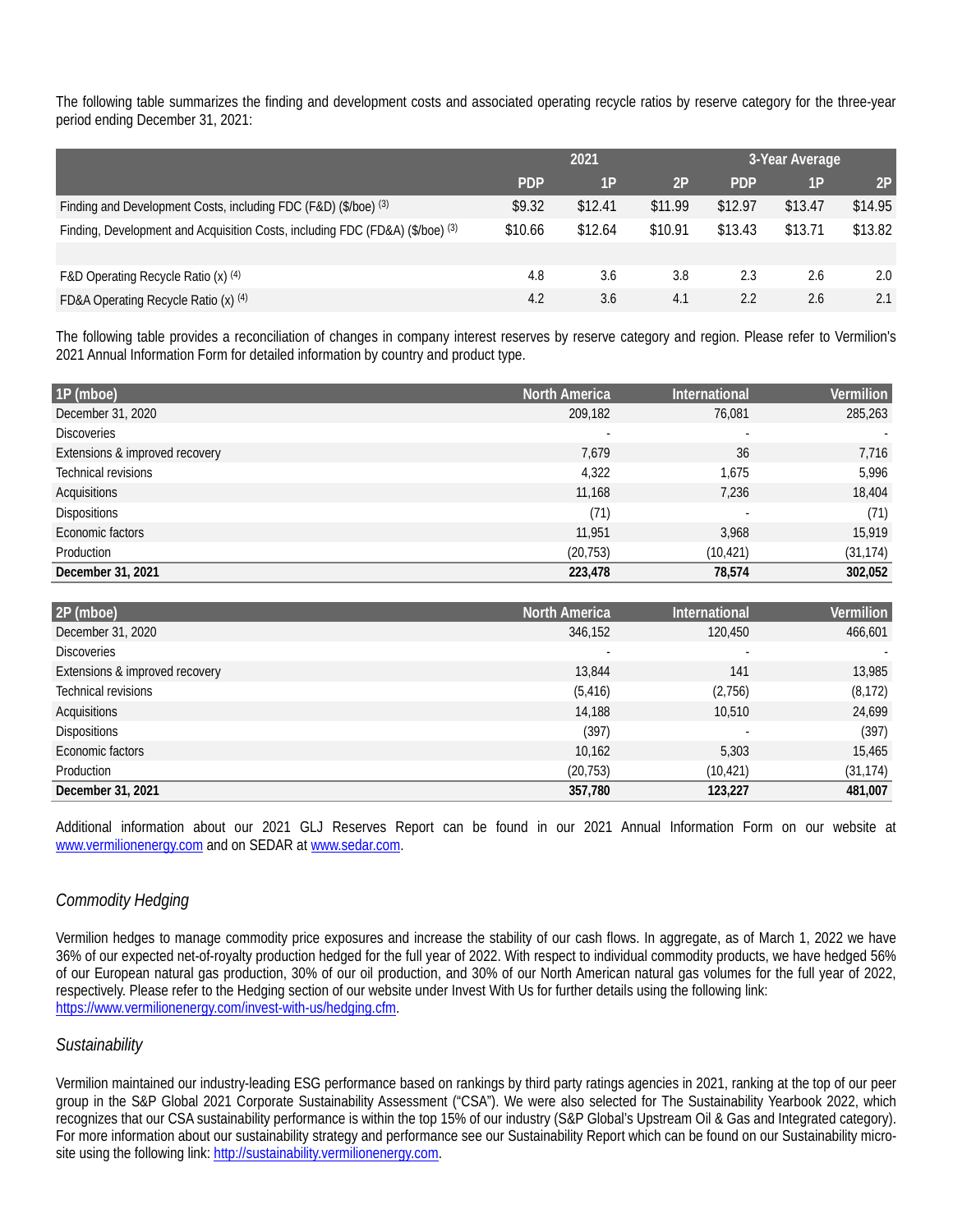## *Board of Directors*

Lorenzo Donadeo has confirmed his plan to retire from the role of Executive Chairman of Vermilion's Board of Directors, effective September 1, 2022. Lorenzo was a co-founder of Vermilion in 1994 and has been a dedicated member of the senior leadership and board of directors for the last 28 years. He retired as Chief Executive Officer in 2016 and became Chairman of the Board at that time. In May, 2020 he returned as Executive Chairman to facilitate an orderly senior management transition and to strengthen the Company's balance sheet.

Stated Lorenzo Donadeo, "I am pleased with what we have accomplished in the last 2 years. We have developed a thoughtful and effective succession plan in naming Dion Hatcher as President and combined with our strong senior leadership team, positions Vermilion well for continued strong performance. In addition, we significantly strengthened the balance sheet and have entered into an agreement to strategically acquire additional premium priced European gas production at an attractive purchase price. Vermilion is currently generating record levels of free cash flow that will allow us to provide strong returns to our shareholders over the next several years".

Larry Macdonald will not be standing for re-election to Vermilion's Board after over 20 years of dedicated service to Vermilion. He will continue as a board member until Vermilion's 2022 Annual General Meeting. Mr. Macdonald has been instrumental in Vermilion's long-term success with a focus on long term value creation and a strong commitment to providing a safe work environment for all of Vermilion's employees and contractors. Most recently in his role of Lead Director, Mr. Macdonald provided independent thought and best practices to ensure decisions were made in consideration of the interests of all stakeholders. We would like to thank Mr. Macdonald for his strong leadership and valuable contributions to Vermilion's long-term success and wish him the best in his retirement.

As part of our planned board succession, Mr. Bob Michaleski will be appointed Lead Director effective May 12, 2020 and will assume the role of independent Chairman on Mr. Donadeo's departure, effective September 1, 2022. Mr. Michaleski has 41 years of experience in various senior management and executive roles at Pembina Pipeline Corporation where he oversaw Pembina's transformation from an Alberta-based oil pipeline company with an enterprise value of approximately \$450 million into one of North America's leading integrated energy transportation and midstream services company with an enterprise value of approximately \$12.5 billion, when he retired in 2013. Mr. Michaleski was the Chief Executive Officer from 2000 to 2013 and President from 2000 to 2012. Previously, he was Vice President and Chief Financial Officer from 1997 to 2000, Vice President of Finance from 1992 to 1997, Controller from 1980 to 1992, and Manager of Internal Audit from 1978 to 1980. He was a director of Pembina from 2000 to 2020. He is currently a director of Coril Holdings Ltd. (since 2003) and also a director of Essential Energy Services Ltd. (since 2013). His focus on corporate philanthropy and community engagement programs includes service to the community in increasingly senior voluntary leadership roles with the United Way of Calgary and Area, including Co-Chair of the General Oil and Gas Division of the United Way of Calgary and Area; member of the Board of Directors; and Chair of the Board of Directors.

Mr. Michaleski stated, "I look forward to serving as Lead Director and eventually Board Chair at Vermilion. Vermilion has delivered exceptional value to its shareholders over the last 28 years, providing \$3.8 billion, or \$40.20 per share of dividends since 2003. I have a great deal of confidence in the senior leadership team and board of directors, and I am fully aligned and committed to Vermilion's corporate culture and strategic direction established under Lorenzo's leadership."

Mr. Donadeo stated, "Bob knows Vermilion well and I am confident that he will provide high quality board leadership that will represent the interests of all stakeholders."

Vermilion's Executive Committee structure will continue and will fill the role of Chief Executive Officer. It will be led by Dion Hatcher, Vermilion's President. Additional members include, Lars Glemser, Vice President & Chief Financial Officer, Darcy Kerwin, Vice President, International & HSE, Bryce Kremnica, Vice President, North America, Gerard Schut, Vice President, European Operations and Jenson Tan, Vice President, Business Development. The Executive Committee structure has been successfully utilized by Vermilion to review and approve key organizational, financial, operational and strategic decisions for the Company. This leadership structure has proven to be a highly collaborative decision-making model that draws upon the collective knowledge, experience, business acumen and skills of the senior management team.

*(Signed "Lorenzo Donadeo") (Signed "Dion Hatcher")*

Lorenzo Donadeo **Dion Hatcher** Dion Hatcher Dion Hatcher Dion Hatcher Dion Hatcher Dion Hatcher Dion Hatcher Dion Hatcher Executive Chairman **President President** March 4, 2022 **March 4, 2022** March 4, 2022 **March 4, 2022** 

- (1) Please refer to Supplemental Table 4 "Production" of the accompanying Management's Discussion and Analysis for disclosure by product type.
- (2) Estimated gross proved, developed and producing, total proved, and total proved plus probable reserves as evaluated by GLJ Petroleum Consultants Ltd. ("GLJ") in a report dated February 11, 2022 with an effective date of December 31, 2021 (the "2021 GLJ Reserves Report").
- (3) F&D (finding and development) and FD&A (finding, development and acquisition) costs are used as a measure of capital efficiency and are calculated by dividing the applicable capital expenditures for the period, including the change in undiscounted FDC (future development capital), by the change in the reserves, incorporating revisions and production, for the same period.
- (4) Operating Recycle Ratio is a non-GAAP ratio that is calculated by dividing the Operating Netback (non-GAAP measure) by the cost of adding reserves (F&D cost). More information can be found in the "Non-GAAP Financial Measures and Other Specified Financial Measures" section of this document.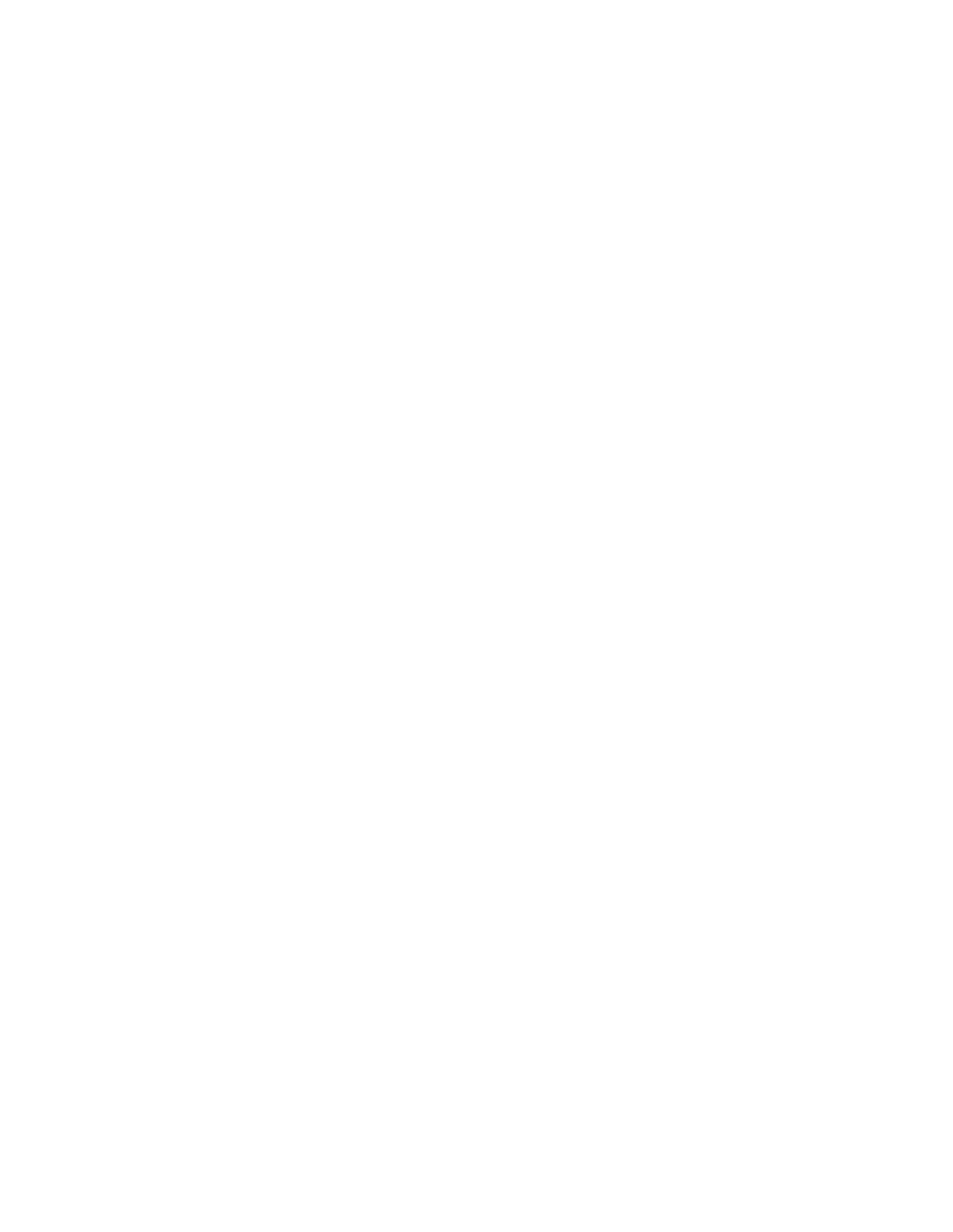# **Non-GAAP Financial Measures and Other Specified Financial Measures**

This earnings release and other materials release by Vermilion includes financial measures that are not standardized, specified, defined, or determined under IFRS and are therefore considered non-GAAP financial measures or other specified measures and may not be comparable to similar measures presented by other issuers. These financial measures include:

**Fund flows from operations:** Fund flows from operations (FFO) is a total of segments measure most directly comparable to net earnings. FFO is comprised of sales excluding royalties, transportation, operating, G&A, corporate income tax, PRRT, interest expense, and realized loss on derivatives, plus realized gain on foreign exchange and realized other income. The measure is used to assess the contribution of each business unit to Vermilion's ability to generate income necessary to pay dividends, repay debt, fund asset retirement obligations and make capital investments.

**Free cash flow:** Free cash flow (FCF) represents a non-GAAP financial measure most directly comparable to cash flows from operating activities. FCF is comprised of funds flows from operations less drilling and development and exploration and evaluation expenditures. The measure is used to determine the funding available for investing and financing activities including payment of dividends, repayment of longterm debt, reallocation into existing business units and deployment into new ventures.

**2022+ FFO and FCF:** Forward looking non-GAAP measures, the equivalent historical non-GAAP measure FFO and FCF has been disclosed above.

| (SM)                                          | Q4 2021   | Q4 2020  | 2021       | 2020       |
|-----------------------------------------------|-----------|----------|------------|------------|
| Cash flows from operating activities          | 250.352   | 135,102  | 834,453    | 500,152    |
| Changes in non-cash operating working capital | 58.782    | (7, 161) | 56.884     | (12, 365)  |
| Asset retirement obligations settled          | 13.039    | 7.271    | 28,525     | 14,278     |
| Fund flows from operations                    | 322.173   | 135,212  | 919,862    | 502,065    |
| Drilling and development                      | (119,002) | (52,903) | (339, 390) | (352, 481) |
| Exploration and evaluation                    | (26, 805) | (6,991)  | (35, 406)  | (14, 721)  |
| Free cash flow                                | 176,366   | 75,318   | 545.066    | 134,863    |

**Capital expenditures:** A non-GAAP financial measure that is calculated as the sum of drilling and development and exploration and evaluation from the Consolidated Statements of Cash Flows. We consider capital expenditures to be a useful measure of our investment in our existing asset base. Capital expenditures are also referred to as E&D capital.

| (SM)                       | O <sub>4</sub> 2021 | O <sub>4</sub> 2020 | 2021       | 2020       |
|----------------------------|---------------------|---------------------|------------|------------|
| Drilling and development   | (119.002)           | (52,903)            | (339.390)  | (352, 481) |
| Exploration and evaluation | (26, 805)           | (6.991)             | (35, 406)  | (14, 721)  |
| Capital expenditures       | (145.807)           | (59, 894)           | (374, 796) | (367, 202) |

Net debt: Net debt is a capital management measure in accordance with IAS 1 "Presentation of Financial Statements" and is most directly comparable to long-term debt. Net debt is comprised of long-term debt (excluding unrealized foreign exchange on swapped USD borrowings) plus adjusted working capital and represents Vermilion's net financing obligations after adjusting for the timing of working capital fluctuations.

|                                                                       | As at        |                           |  |
|-----------------------------------------------------------------------|--------------|---------------------------|--|
| (SM)                                                                  | Dec 31, 2021 | Dec 31, 2020<br>(revised) |  |
| Long-term debt                                                        | 1,651,569    | 1,933,848                 |  |
| Adjusted working capital deficiency                                   | 9.284        | 35,258                    |  |
| Unrealized FX on swapped USD borrowings                               | (16,067)     | 40,219                    |  |
| Net debt                                                              | 1,644,786    | 2,009,325                 |  |
|                                                                       |              |                           |  |
| Ratio of net debt to four quarter trailing fund flows from operations | 1.79         | 4.00                      |  |

**Adjusted working capital:** Represents a non-GAAP financial measure defined as current assets less current liabilities, excluding current derivatives and current lease liabilities. The measure is used to calculate net debt, a capital measure disclosed above.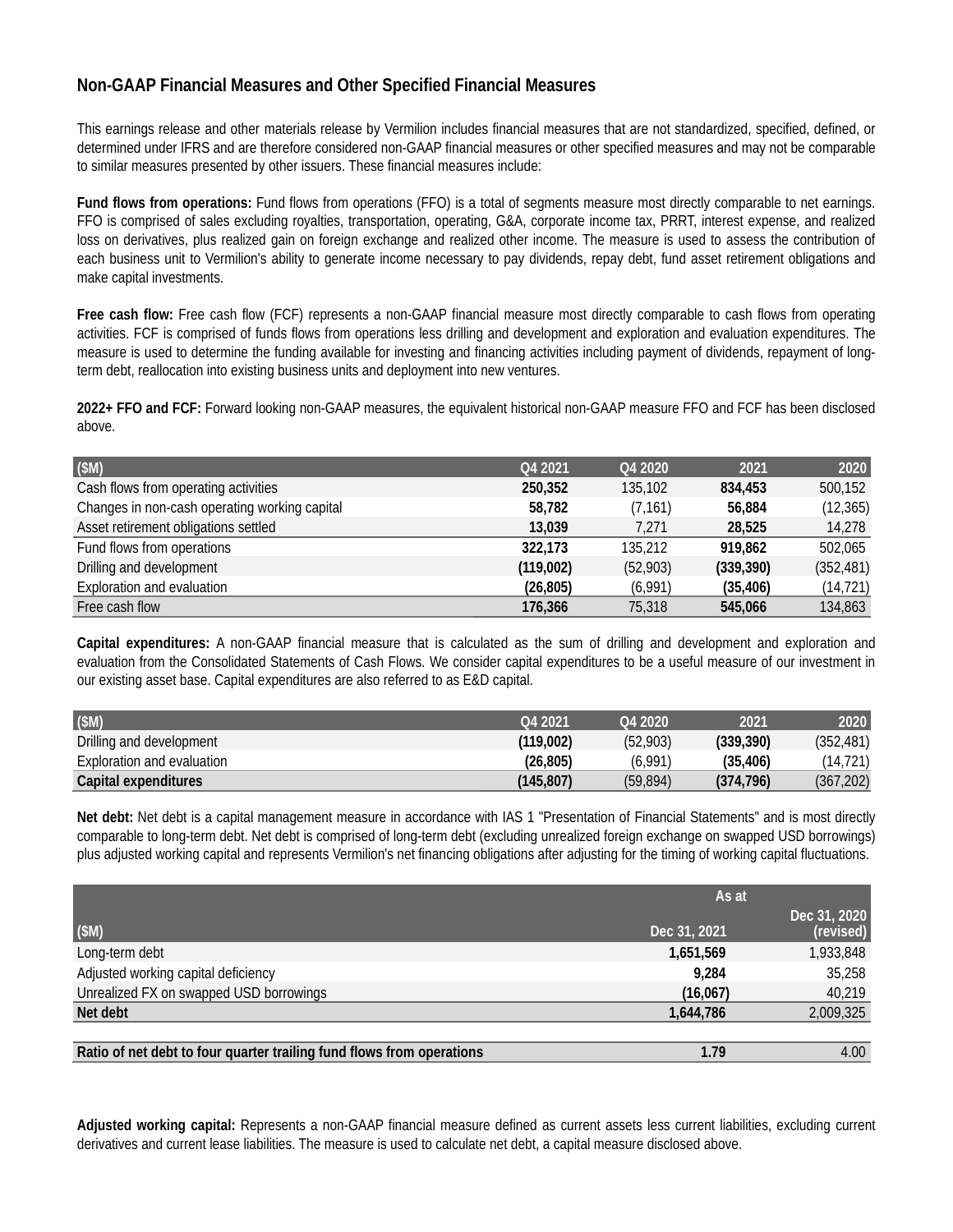|                                     | <b>Twelve Months Ended</b> |              |  |
|-------------------------------------|----------------------------|--------------|--|
| (SM)                                | Dec 31, 2021               | Dec 31, 2020 |  |
| Current assets                      | (472, 845)                 | (260, 993)   |  |
| Current derivative asset            | 19,321                     | 16.924       |  |
| <b>Current liabilities</b>          | 746,813                    | 433,128      |  |
| Current lease liability             | (15,032)                   | (22, 882)    |  |
| Current derivative liability        | (268, 973)                 | (130, 919)   |  |
| Adjusted working capital deficiency | 9,284                      | 35,258       |  |

**Net dividends:** A non-GAAP measure most directly comparable to declared dividends. We define net dividends as dividends declared less proceeds received for the issuance of shares pursuant to the Dividend Reinvestment Plan. Management monitors net dividends and net dividends as a percentage of fund flows from operations to assess our ability to pay dividends.

**Payout:** A non-GAAP Financial Measure most directly comparable to net dividends and is comprised of net dividends plus drilling and development costs, exploration and evaluation costs, and asset retirement obligations settled, the measure is used to assess the amount of cash distributed back to shareholders and reinvested in the business for maintaining production and organic growth. The reconciliation of the measure to primary financial statement measure can be found below. Management uses payout and payout as a percentage of fund flows from operations (also referred to as the payout or sustainability ratio).

**Dividends % FFO:** A non-GAAP ratio and is calculated as dividends divided by FFO. The ratio is used by management as a metric to assess the cash distributed to shareholders.

| (SM)                                             | Q4 2021 | Q4 2020 | 2021    | 2020    |
|--------------------------------------------------|---------|---------|---------|---------|
| Dividends declared                               |         |         |         | 90,067  |
| Shares issued for the Dividend Reinvestment Plan |         |         |         | (8,277) |
| Net dividends                                    |         |         |         | 81,790  |
| % of fund flows from operations                  | $-$ %   | $-$ %   | $-$ %   | 18 %    |
| Drilling and development                         | 119,002 | 52.903  | 339.390 | 352,481 |
| Exploration and evaluation                       | 26,805  | 6.991   | 35,406  | 14,721  |
| Asset retirement obligations settled             | 13.039  | 7,271   | 28,525  | 14,278  |
| Payout                                           | 158,846 | 67,165  | 403,321 | 463,270 |
| % of fund flows from operations                  | 49 %    | 50%     | 44 %    | 92%     |

**Operating netback:** Is a non-GAAP ratio most comparable to primary financial measure net earnings and is calculated as sales less royalties, operating expense, transportation costs, PRRT, and realized hedging gains and losses presented on a per unit basis. Management assesses operating netback as a measure of the profitability and efficiency of our field operations.

**Fund flows from operations per boe:** A non-GAAP ratio and is calculated as FFO by boe production. Fund flows from operations per boe is used by management to assess the profitability of our business units and Vermilion as a whole**.**

**Operating Recycle Ratio:** A non-GAAP ratio that is calculated by dividing the Operating Netback (non-GAAP measure) by the cost of adding reserves (F&D cost). Management assesses operating recycle ratio as a measure of the reinvestment of earnings.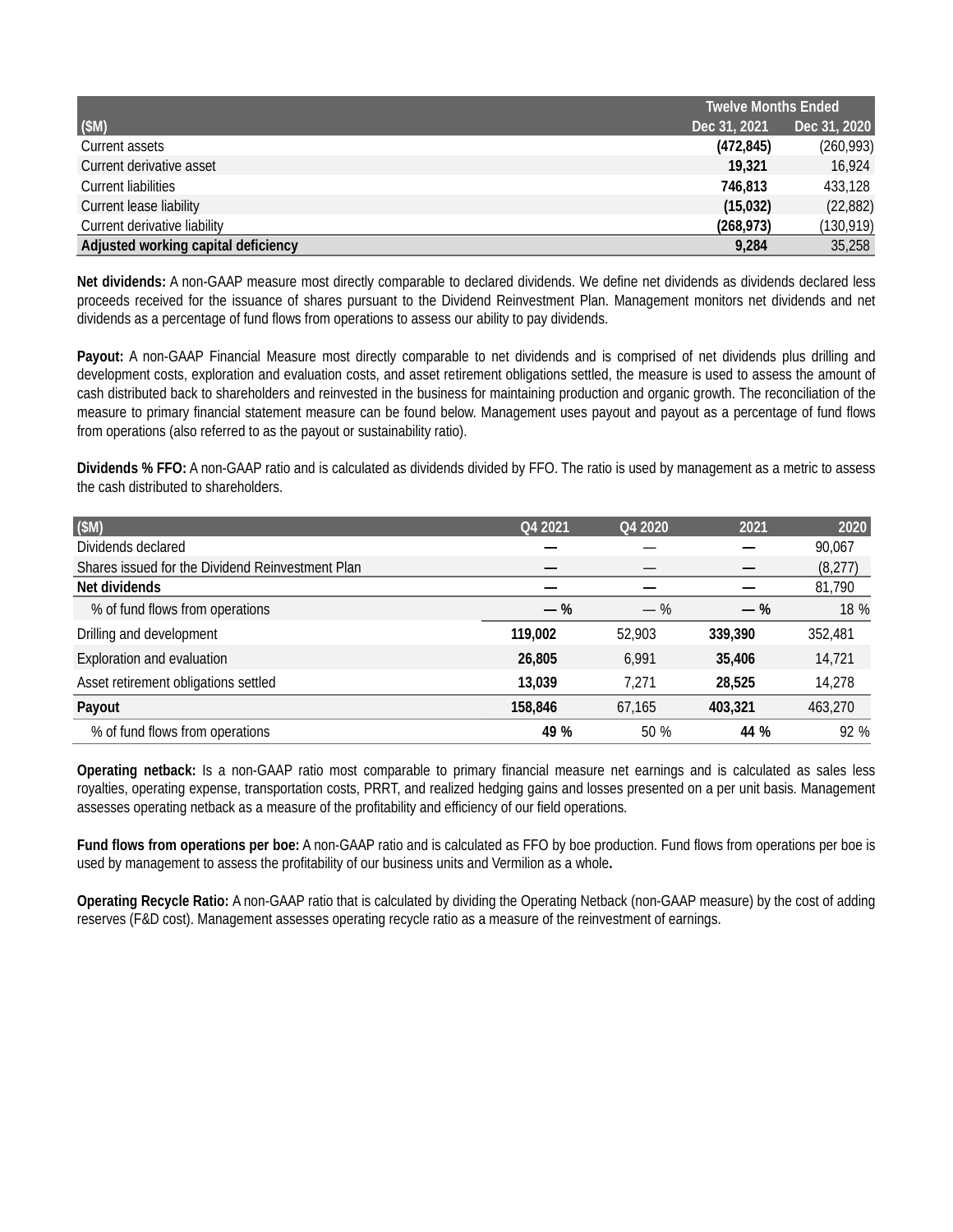# **Management's Discussion and Analysis and Consolidated Financial Statements**

To view Vermilion's Management's Discussion and Analysis and Interim Condensed Consolidated Financial Statements for the year ended December 31, 2021 and 2020, please refer to SEDAR (www.sedar.com) or Vermilion's website at [https://www.vermilionenergy.com/invest-with](https://www.vermilionenergy.com/invest-with-us/reports-filings.cfm)[us/reports-filings.cfm.](https://www.vermilionenergy.com/invest-with-us/reports-filings.cfm)

## **About Vermilion**

Vermilion is an international energy producer that seeks to create value through the acquisition, exploration, development and optimization of producing assets in North America, Europe and Australia. Our business model emphasizes free cash flow generation and returning capital to investors when economically warranted, augmented by value-adding acquisitions. Vermilion's operations are focused on the exploitation of light oil and liquids-rich natural gas conventional resource plays in North America and the exploration and development of conventional natural gas and oil opportunities in Europe and Australia.

Vermilion's priorities are health and safety, the environment, and profitability, in that order. Nothing is more important to us than the safety of the public and those who work with us, and the protection of our natural surroundings. We have been recognized by leading ESG rating agencies for our transparency on and management of key environmental, social and governance issues. In addition, we emphasize strategic community investment in each of our operating areas.

Employees and directors hold approximately 5% of our outstanding shares and are committed to delivering long-term value for all stakeholders. Vermilion trades on the Toronto Stock Exchange and the New York Stock Exchange under the symbol VET.

## **Disclaimer**

Certain statements included or incorporated by reference in this document may constitute forward-looking statements or financial outlooks under applicable securities legislation. Such forward-looking statements or information typically contain statements with words such as "anticipate", "believe", "expect", "plan", "intend", "estimate", "propose", or similar words suggesting future outcomes or statements regarding an outlook. Forward looking statements or information in this document may include, but are not limited to: capital expenditures and Vermilion's ability to fund such expenditures; Vermilion's additional debt capacity providing it with additional working capital; the flexibility of Vermilion's capital program and operations; business strategies and objectives; operational and financial performance; estimated volumes of reserves and resources; petroleum and natural gas sales; future production levels and the timing thereof, including Vermilion's 2021 guidance, and rates of average annual production growth; the effect of changes in crude oil and natural gas prices, changes in exchange rates and significant declines in production or sales volumes due to unforeseen circumstances; the effect of possible changes in critical accounting estimates; statements regarding the growth and size of Vermilion's future project inventory, and the wells expected to be drilled in 2021; exploration and development plans and the timing thereof; Vermilion's ability to reduce its debt, including its ability to redeem senior unsecured notes prior to maturity; statements regarding Vermilion's hedging program, its plans to add to its hedging positions, and the anticipated impact of Vermilion's hedging program on project economics and free cash flows; the potential financial impact of climate-related risks; acquisition and disposition plans and the timing thereof; operating and other expenses, including the payment and amount of future dividends; royalty and income tax rates and Vermilion's expectations regarding future taxes and taxability; and the timing of regulatory proceedings and approvals.

Such forward-looking statements or information are based on a number of assumptions, all or any of which may prove to be incorrect. In addition to any other assumptions identified in this document, assumptions have been made regarding, among other things: the ability of Vermilion to obtain equipment, services and supplies in a timely manner to carry out its activities in Canada and internationally; the ability of Vermilion to market crude oil, natural gas liquids, and natural gas successfully to current and new customers; the timing and costs of pipeline and storage facility construction and expansion and the ability to secure adequate product transportation; the timely receipt of required regulatory approvals; the ability of Vermilion to obtain financing on acceptable terms; foreign currency exchange rates and interest rates; future crude oil, natural gas liquids, and natural gas prices; and management's expectations relating to the timing and results of exploration and development activities.

Although Vermilion believes that the expectations reflected in such forward-looking statements or information are reasonable, undue reliance should not be placed on forward-looking statements because Vermilion can give no assurance that such expectations will prove to be correct. Financial outlooks are provided for the purpose of understanding Vermilion's financial position and business objectives, and the information may not be appropriate for other purposes. Forward-looking statements or information are based on current expectations, estimates, and projections that involve a number of risks and uncertainties which could cause actual results to differ materially from those anticipated by Vermilion and described in the forward-looking statements or information. These risks and uncertainties include, but are not limited to: the ability of management to execute its business plan; the risks of the oil and gas industry, both domestically and internationally, such as operational risks in exploring for, developing and producing crude oil, natural gas liquids, and natural gas; risks and uncertainties involving geology of crude oil, natural gas liquids, and natural gas deposits; risks inherent in Vermilion's marketing operations, including credit risk; the uncertainty of reserves estimates and reserves life and